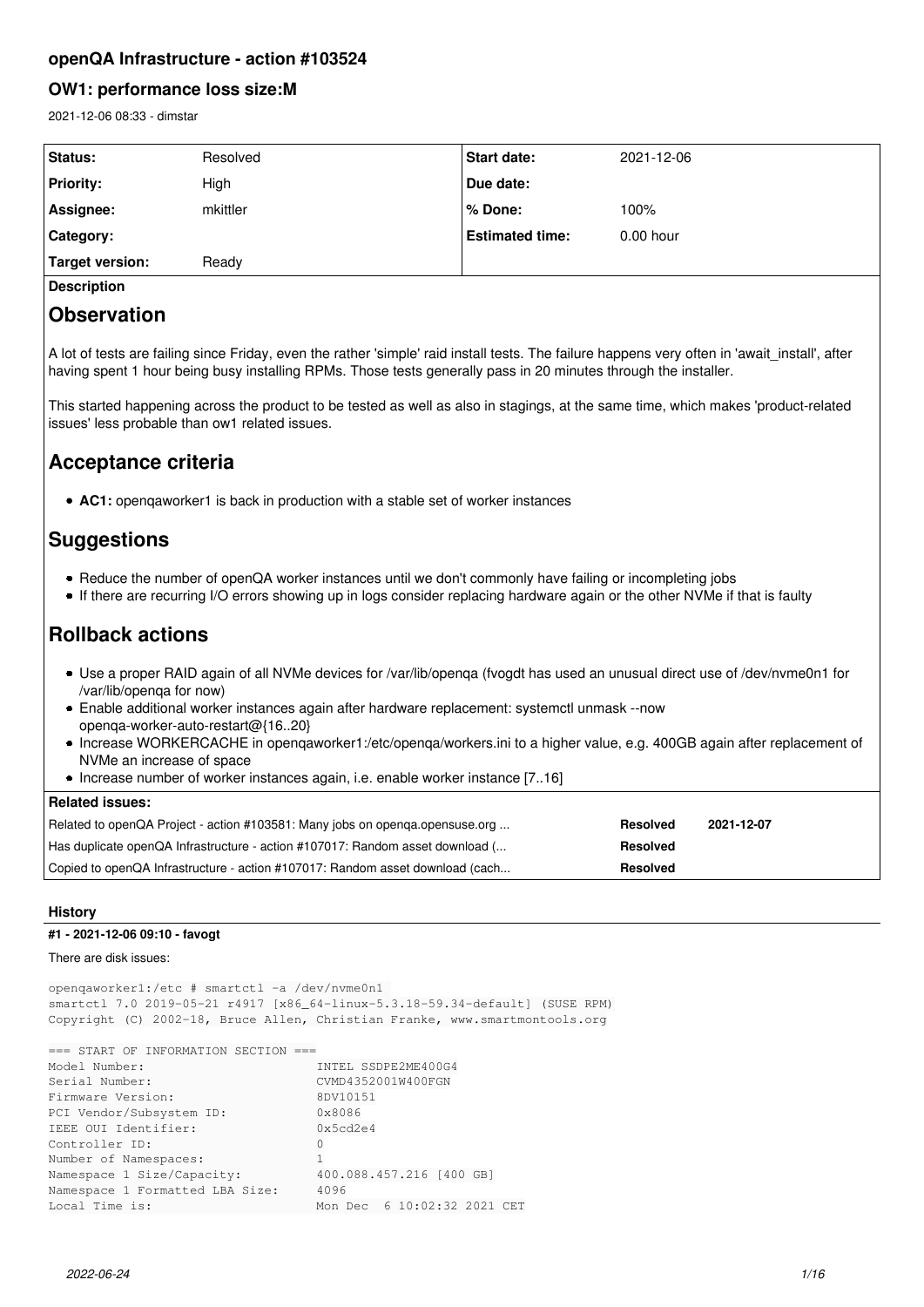| Firmware Updates (0x02):<br>Optional Admin Commands (0x0006):<br>Optional NVM Commands (0x0006):<br>Maximum Data Transfer Size:                                                                                                                                                                                                                                                                                                                                                        | 1 Slot<br>Format Frmw_DL<br>Wr_Unc DS_Mnqmt<br>32 Pages                                                                                                                                                                                                                                                                          |
|----------------------------------------------------------------------------------------------------------------------------------------------------------------------------------------------------------------------------------------------------------------------------------------------------------------------------------------------------------------------------------------------------------------------------------------------------------------------------------------|----------------------------------------------------------------------------------------------------------------------------------------------------------------------------------------------------------------------------------------------------------------------------------------------------------------------------------|
| Supported Power States<br>St Op<br>Max<br>Active<br>Idle<br>$0 +$<br>25.00W                                                                                                                                                                                                                                                                                                                                                                                                            | RL RT WL WT<br>Ent_Lat<br>Ex Lat<br>$\circ$<br>0<br>$0\quad 0$<br>$\mathbf{0}$<br>0                                                                                                                                                                                                                                              |
| Supported LBA Sizes (NSID 0x1)<br>Id Fmt<br>Data<br>Metadt Rel_Perf<br>$0 -$<br>512<br>2<br>0<br>512<br>2<br>$1 -$<br>8<br>$2 -$<br>2<br>512<br>16<br>$3 +$<br>4096<br>$\circ$<br>$\mathbf{0}$<br>$4 -$<br>4096<br>$\mathbf{0}$<br>8<br>$5 -$<br>4096<br>64<br>0<br>128<br>0<br>$6 -$<br>4096                                                                                                                                                                                          |                                                                                                                                                                                                                                                                                                                                  |
| $==$ START OF SMART DATA SECTION $==$<br>SMART overall-health self-assessment test result: PASSED                                                                                                                                                                                                                                                                                                                                                                                      |                                                                                                                                                                                                                                                                                                                                  |
| SMART/Health Information (NVMe Log 0x02)<br>Critical Warning:<br>Temperature:<br>Available Spare:<br>Available Spare Threshold:<br>Percentage Used:<br>Data Units Read:<br>Data Units Written:<br>Host Read Commands:<br>Host Write Commands:<br>Controller Busy Time:<br>Power Cycles:<br>Power On Hours:<br>Unsafe Shutdowns:<br>Media and Data Integrity Errors:<br>Error Information Log Entries:                                                                                  | 0x00<br>24 Celsius<br>99%<br>10 <sub>8</sub><br>32%<br>1.123.143.620 [575 TB]<br>2.491.413.126 [1,27 PB]<br>7.436.632.694<br>12.539.489.915<br>10.331<br>101<br>55.231<br>21<br>0<br>0                                                                                                                                           |
| Error Information (NVMe Log 0x01, max 64 entries)<br>ErrCount<br>CmdId Status PELoc<br>Num<br>SQId<br>$1 \quad \blacksquare$<br>13 0x0000 0x4502<br>0                                                                                                                                                                                                                                                                                                                                  | LBA<br>NSID<br>VS<br>0x000<br>0<br>1                                                                                                                                                                                                                                                                                             |
| openqaworker1:/etc # smartctl -a /dev/nvme1n1                                                                                                                                                                                                                                                                                                                                                                                                                                          | smartctl 7.0 2019-05-21 r4917 [x86_64-linux-5.3.18-59.34-default] (SUSE RPM)<br>Copyright (C) 2002-18, Bruce Allen, Christian Franke, www.smartmontools.org                                                                                                                                                                      |
| === START OF INFORMATION SECTION ===<br>Model Number:<br>Serial Number:<br>Firmware Version:<br>PCI Vendor/Subsystem ID:<br>IEEE OUI Identifier:<br>Controller ID:<br>Number of Namespaces:<br>Namespace 1 Size/Capacity:<br>Namespace 1 Formatted LBA Size:<br>Local Time is:<br>Firmware Updates (0x14):<br>Optional Admin Commands (0x0017):<br>Optional NVM Commands (0x005f):<br>Maximum Data Transfer Size:<br>Warning Comp. Temp. Threshold:<br>Critical Comp. Temp. Threshold: | INTEL SSDPEKNW010T8<br>BTNH022600SN1P0B<br>002C<br>0x8086<br>0x5cd2e4<br>1<br>1.<br>1.024.209.543.168 [1,02 TB]<br>512<br>Mon Dec 6 10:02:34 2021 CET<br>2 Slots, no Reset required<br>Security Format Frmw_DL Self_Test<br>Comp Wr_Unc DS_Mngmt Wr_Zero Sav/Sel_Feat Timestmp<br>32 Pages<br>77 Celsius<br>80 Celsius           |
| Supported Power States<br>St Op<br>Max<br>Active<br>Idle<br>$0 +$<br>4.00W<br>$1 +$<br>3.00W<br>$\overline{\phantom{0}}$<br>$2 +$<br>2.20W<br>$3 -$<br>0.0300W<br>0.0040W<br>$4 -$                                                                                                                                                                                                                                                                                                     | RL RT WL WT<br>Ent_Lat<br>Ex_Lat<br>$\mathbf{0}$<br>$\circ$<br>$\mathbf{0}$<br>$\mathbf{0}$<br>$\circ$<br>0<br>$\mathbf{1}$<br>1<br>$\mathbf{1}$<br>0<br>0<br>$\mathbf{1}$<br>$\mathbf{2}^{\prime}$<br>$\overline{2}$<br>2<br>2<br>0<br>0<br>3<br>3<br>3<br>- 3<br>5000<br>5000<br>4<br>4<br>$4\phantom{0}$<br>4<br>5000<br>9000 |

Supported LBA Sizes (NSID 0x1) Id Fmt Data Metadt Rel\_Perf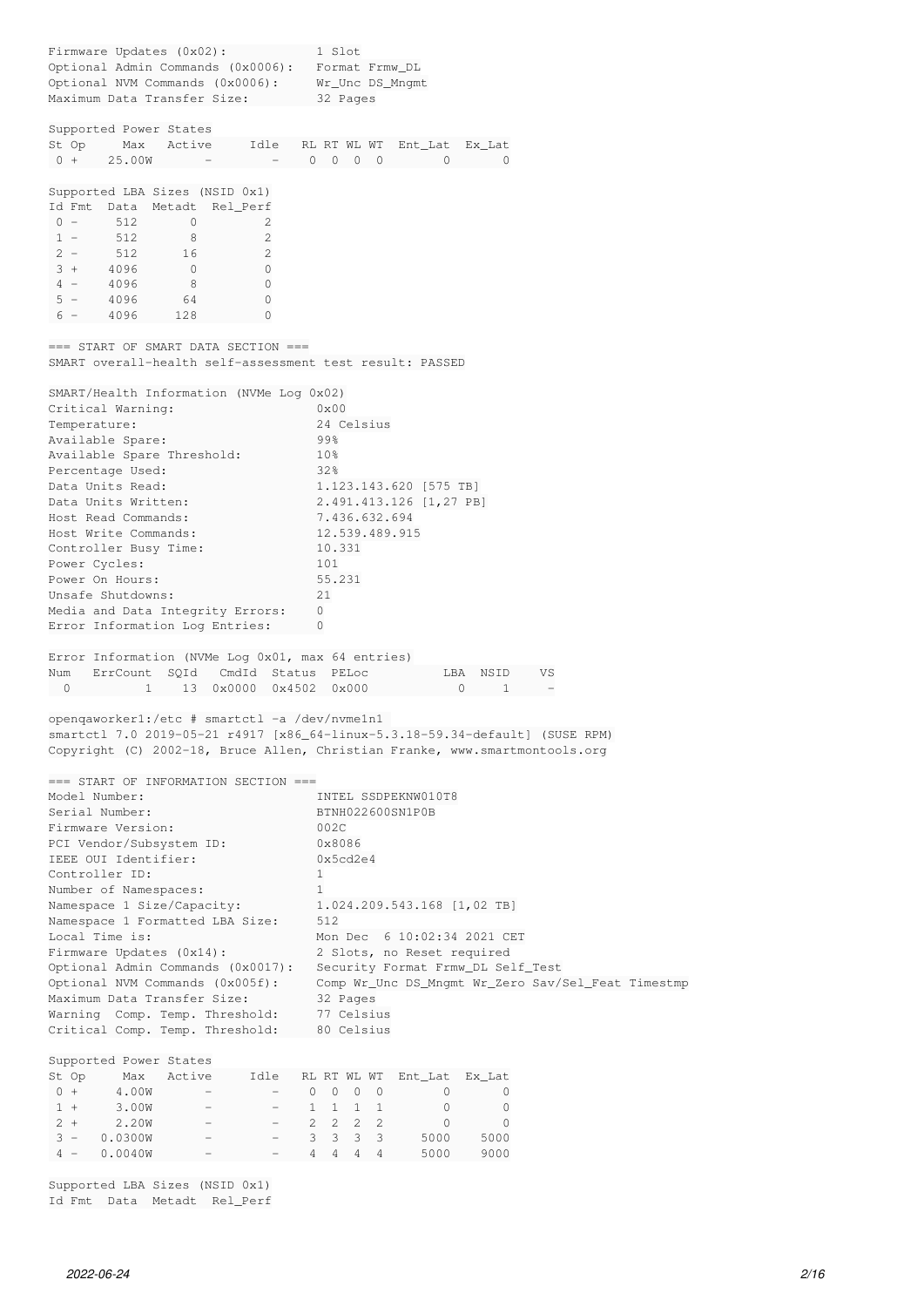```
=== START OF SMART DATA SECTION ===
SMART overall-health self-assessment test result: FAILED!
- NVM subsystem reliability has been degraded
SMART/Health Information (NVMe Log 0x02)
Critical Warning: 0x04
Temperature:                        32 Celsius
Available Spare: 100%
Available Spare Threshold: 10%
Percentage Used: 118%
Data Units Read: 360.439.256 [491 TB]
Data Units Written: 1.534.101.586 [785 TB]
Host Read Commands:                 6.131.723.556
Host Write Commands:                6.981.165.126
Controller Busy Time: 322.477
Power Cycles: 5
Power On Hours: 10.708
Unsafe Shutdowns: 4
Media and Data Integrity Errors: 0
Error Information Log Entries: 0
Warning Comp. Temperature Time: 0
Critical Comp. Temperature Time: 0
Error Information (NVMe Log 0x01, max 256 entries)
No Errors Logged
openqaworker1:/etc # cat /proc/mdstat 
Personalities : [raid1] [raid0] 
md0 : active raid0 sdb2[0] sda2[1]
      2115520 blocks super 1.0 32k chunks
md127 : active raid0 nvme0n1[0] nvme1n1[1]
       1390651392 blocks super 1.2 512k chunks
md1 : active raid1 sdb3[0] sda3[1]
           975701824 blocks super 1.0 [2/2] [UU]
          bitmap: 0/8 pages [0KB], 65536KB chunk
unused devices: <none>
openqaworker1:/etc # dmesg | grep md127
   [   27.406823] md127: detected capacity change from 0 to 1424027025408
   [   29.791083] EXT4-fs (md127): mounting ext2 file system using the ext4 subsystem
   [   29.793829] EXT4-fs (md127): warning: mounting unchecked fs, running e2fsck is recommended
[   29.800001] EXT4-fs (md127): mounted filesystem without journal. Opts: (null)
   [   92.009666] EXT4-fs error (device md127): ext4_mb_generate_buddy:747: group 3516, block bitmap and bg descr
iptor inconsistent: 17811 vs 17814 free clusters
[   92.719845] EXT4-fs error (device md127): ext4_mb_generate_buddy:747: group 4226, block bitmap and bg descr
iptor inconsistent: 25284 vs 25287 free clusters
[  110.632664] EXT4-fs error (device md127): ext4_mb_generate_buddy:747: group 3518, block bitmap and bg descr
iptor inconsistent: 26031 vs 25834 free clusters
[  332.995178] EXT4-fs (md127): error count since last fsck: 2825
 [  332.995181] EXT4-fs (md127): initial error at time 1629432432: mb_free_blocks:1457: inode 28803076: block 1
15238455
[  332.995184] EXT4-fs (md127): last error at time 1638758894: ext4_mb_generate_buddy:747
[ 4355.696038] EXT4-fs error (device md127): ext4_mb_generate_buddy:747: group 4241, block bitmap and bg descr
iptor inconsistent: 23039 vs 23042 free clusters
[ 4545.295790] EXT4-fs error (device md127): ext4_mb_generate_buddy:747: group 3194, block bitmap and bg descr
iptor inconsistent: 25197 vs 25217 free clusters
[ 4607.626626] EXT4-fs error (device md127): ext4_mb_generate_buddy:747: group 3236, block bitmap and bg descr
iptor inconsistent: 27817 vs 27912 free clusters
[ 5010.953172] EXT4-fs error (device md127): ext4_mb_generate_buddy:747: group 3485, block bitmap and bg descr
iptor inconsistent: 16629 vs 16641 free clusters
[ 5022.249988] EXT4-fs error (device md127): ext4_mb_generate_buddy:747: group 3537, block bitmap and bg descr
iptor inconsistent: 13818 vs 13820 free clusters
[ 5439.212789] EXT4-fs error (device md127): ext4_mb_generate_buddy:747: group 3833, block bitmap and bg descr
iptor inconsistent: 28007 vs 28005 free clusters
[ 5835.279080] EXT4-fs error (device md127): ext4_mb_generate_buddy:747: group 4141, block bitmap and bg descr
iptor inconsistent: 32254 vs 32287 free clusters
[ 7515.865532] EXT4-fs error (device md127): ext4_mb_generate_buddy:747: group 5267, block bitmap and bg descr
iptor inconsistent: 12442 vs 12454 free clusters
[11877.153446] EXT4-fs error (device md127): ext4_mb_generate_buddy:747: group 7195, block bitmap and bg descr
iptor inconsistent: 5553 vs 5666 free clusters
```

```
[11877.191196] EXT4-fs error (device md127): ext4_mb_generate_buddy:747: group 7196, block bitmap and bg descr
```
 $0 + 512$  0 0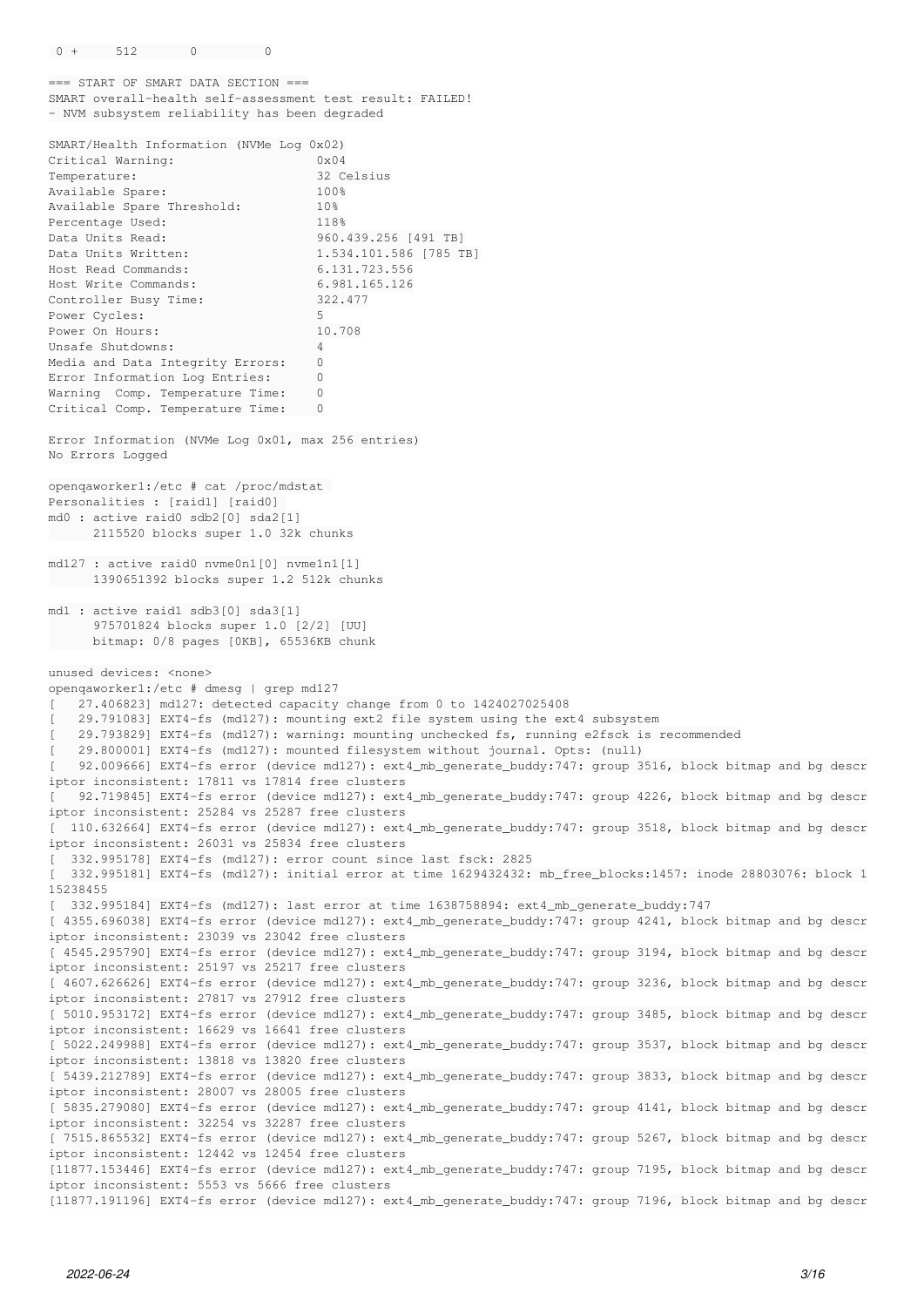iptor inconsistent: 16234 vs 18561 free clusters [11877.225669] EXT4-fs error (device md127): ext4\_mb\_generate\_buddy:747: group 7197, block bitmap and bg descr iptor inconsistent: 18454 vs 18695 free clusters openqaworker1:/etc # dmesg | grep md1 [ 12.819165] md/raid1:md1: active with 2 out of 2 mirrors [ 12.852649] md1: detected capacity change from 0 to 999118667776 [ 13.798414] BTRFS: device fsid ff1922d2-d2e4-4860-9634-acac681dd0f9 devid 1 transid 2287684 /dev/md1 [ 13.929720] BTRFS info (device md1): disk space caching is enabled [ 13.929721] BTRFS info (device md1): has skinny extents [ 14.475616] BTRFS info (device md1): disk space caching is enabled 18.952912] BTRFS info (device md1): disk space caching is enabled [ 27.406823] md127: detected capacity change from 0 to 1424027025408 [ 29.520197] BTRFS info (device md1): disk space caching is enabled [ 29.791083] EXT4-fs (md127): mounting ext2 file system using the ext4 subsystem [ 29.793829] EXT4-fs (md127): warning: mounting unchecked fs, running e2fsck is recommended [ 29.800001] EXT4-fs (md127): mounted filesystem without journal. Opts: (null) [ 92.009666] EXT4-fs error (device md127): ext4\_mb\_generate\_buddy:747: group 3516, block bitmap and bg descr iptor inconsistent: 17811 vs 17814 free clusters [ 92.719845] EXT4-fs error (device md127): ext4\_mb\_generate\_buddy:747: group 4226, block bitmap and bg descr iptor inconsistent: 25284 vs 25287 free clusters [ 110.632664] EXT4-fs error (device md127): ext4\_mb\_generate\_buddy:747: group 3518, block bitmap and bg descr iptor inconsistent: 26031 vs 25834 free clusters [ 332.995178] EXT4-fs (md127): error count since last fsck: 2825 [ 332.995181] EXT4-fs (md127): initial error at time 1629432432: mb\_free\_blocks:1457: inode 28803076: block 1 15238455 [ 332.995184] EXT4-fs (md127): last error at time 1638758894: ext4\_mb\_generate\_buddy:747 [ 4355.696038] EXT4-fs error (device md127): ext4\_mb\_generate\_buddy:747: group 4241, block bitmap and bg descr iptor inconsistent: 23039 vs 23042 free clusters [ 4545.295790] EXT4-fs error (device md127): ext4\_mb\_generate\_buddy:747: group 3194, block bitmap and bg descr iptor inconsistent: 25197 vs 25217 free clusters [ 4607.626626] EXT4-fs error (device md127): ext4\_mb\_generate\_buddy:747: group 3236, block bitmap and bg descr iptor inconsistent: 27817 vs 27912 free clusters [ 5010.953172] EXT4-fs error (device md127): ext4\_mb\_generate\_buddy:747: group 3485, block bitmap and bg descr iptor inconsistent: 16629 vs 16641 free clusters [ 5022.249988] EXT4-fs error (device md127): ext4\_mb\_generate\_buddy:747: group 3537, block bitmap and bg descr iptor inconsistent: 13818 vs 13820 free clusters [ 5439.212789] EXT4-fs error (device md127): ext4 mb generate buddy:747: group 3833, block bitmap and bg descr iptor inconsistent: 28007 vs 28005 free clusters [ 5835.279080] EXT4-fs error (device md127): ext4\_mb\_generate\_buddy:747: group 4141, block bitmap and bg descr iptor inconsistent: 32254 vs 32287 free clusters [ 7515.865532] EXT4-fs error (device md127): ext4\_mb\_generate\_buddy:747: group 5267, block bitmap and bg descr iptor inconsistent: 12442 vs 12454 free clusters [11877.153446] EXT4-fs error (device md127): ext4\_mb\_generate\_buddy:747: group 7195, block bitmap and bg descr iptor inconsistent: 5553 vs 5666 free clusters [11877.191196] EXT4-fs error (device md127): ext4\_mb\_generate\_buddy:747: group 7196, block bitmap and bg descr iptor inconsistent: 16234 vs 18561 free clusters [11877.225669] EXT4-fs error (device md127): ext4\_mb\_generate\_buddy:747: group 7197, block bitmap and bg descr iptor inconsistent: 18454 vs 18695 free clusters

While QEMU was running, the system load exceeded 300 and sync never returned. After stopping QEMU, this situation got much better.

Simply recreating the ext2 as ext4 should help against the errors, but the IO issues are probably caused by the block device itself.

## **#2 - 2021-12-06 09:39 - favogt**

Not the right ticket for this, but it's close enough:

I recovered openqaworker4 from a btrfs error on /. The error caused / to mount only read-only and every boot ended up in the emergency shell. btrfs check /dev/md1 reported errors:

```
Opening filesystem to check...
Checking filesystem on /dev/md1
UUID: 9058d83e-9f1f-49be-a4c0-8f975248ad39
[1/7] checking root items
[2/7] checking extents
ref mismatch on [1054179328 16384] extent item 0, found 1
tree backref 1054179328 parent 15764 root 15764 not found in extent tree
backpointer mismatch on [1054179328 16384]
ref mismatch on [1078231040 16384] extent item 0, found 1
tree backref 1078231040 parent 15764 root 15764 not found in extent tree
backpointer mismatch on [1078231040 16384]
ref mismatch on [1090617344 16384] extent item 0, found 1
tree backref 1090617344 parent 15764 root 15764 not found in extent tree
backpointer mismatch on [1090617344 16384]
ERROR: errors found in extent allocation tree or chunk allocation
```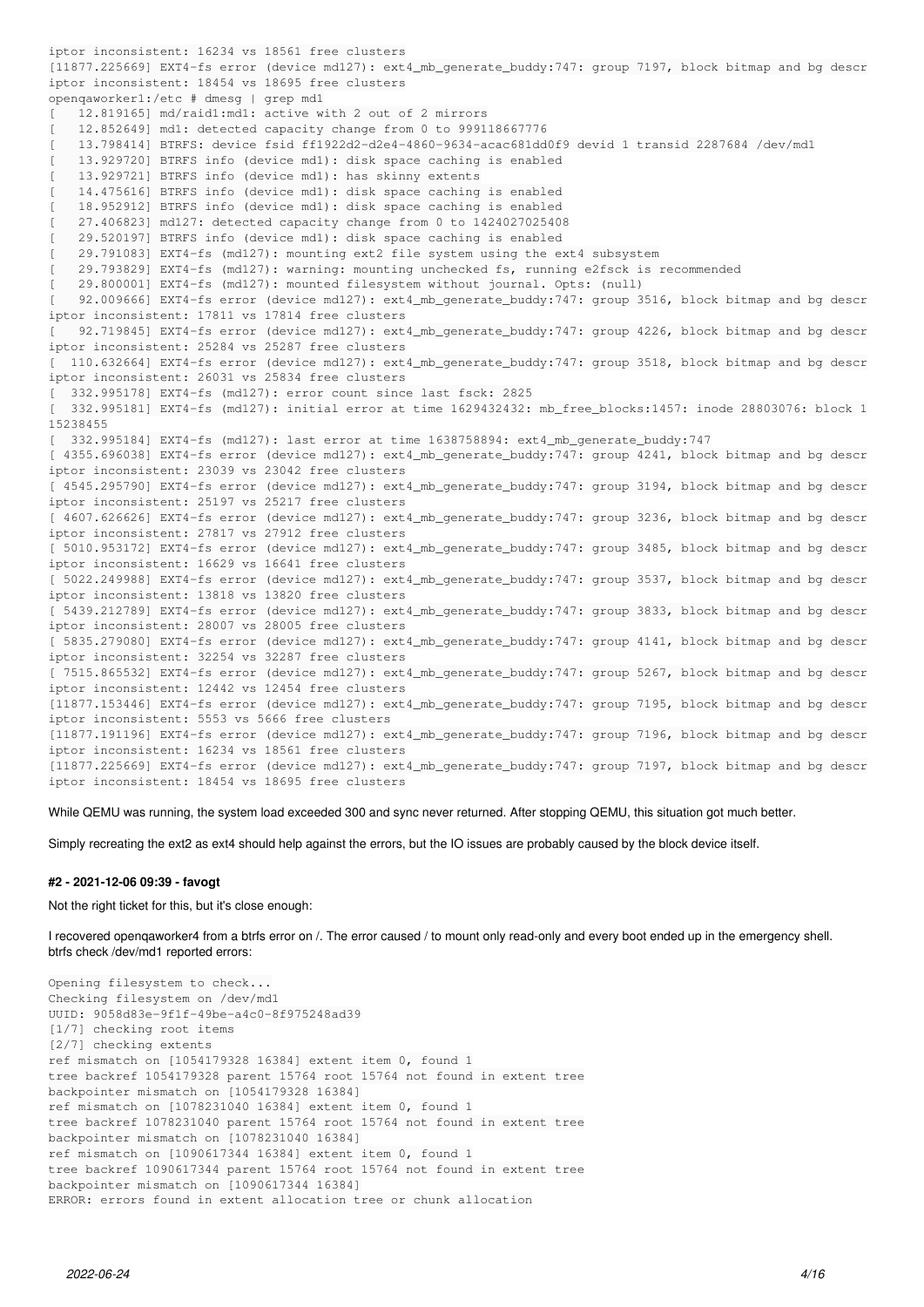[3/7] checking free space cache [4/7] checking fs roots [5/7] checking only csums items (without verifying data) [6/7] checking root refs [7/7] checking quota groups ERROR: out of memory ERROR: Loading qgroups from disk: -2 ERROR: failed to check quota groups found 22590820352 bytes used, error(s) found total csum bytes: 14809236 total tree bytes: 233046016 total fs tree bytes: 198819840 total extent tree bytes: 16171008 btree space waste bytes: 44986480 file data blocks allocated: 1505488662528 referenced 28240560128 extent buffer leak: start 249446400 len 16384 extent buffer leak: start 257523712 len 16384

To repair that, it's necessary to have /dev/md1 not mounted. For that, I first tried to reboot and get into the GRUB menu but that was somehow disabled, both on the serial console (IPMI) as well as the graphical one (java console). So I had to use kexec in the emergency shell:

kexec --initrd=/boot/initrd --append="console=tty0 console=ttyS1,115200n rd.break" /boot/vmlinuz

Inside, I mounted /dev/md127 to store a btrfs metadata backup:

sh-4.4# mdadm --assemble --scan [ 174.399341] md: md0 stopped. [ 174.409997] md0: detected capacity change from 0 to 2153709568 mdadm: /dev/md/0 has been started with 2 drives. [ 174.594991] md: md127 stopped. [ 174.599073] nvme1n1: p1 [ 174.604981] md127: detected capacity change from 0 to 799906201600 mdadm: /dev/md/o[ 174.612954] nvme1n1: p1 penqa has been started with 2 drives.  $sh-4.4#$  $sh-4.4#$ sh-4.4# cat /proc/mdstat Personalities : [raid1] [raid0] md127 : active raid0 nvme1n1[0] nvme0n1[1] 781158400 blocks super 1.2 512k chunks md0 : active raid0 sda1[0] sdb1[1] 2103232 blocks super 1.0 32k chunks md1 : active raid1 sdb2[1] sda2[0] 975708992 blocks super 1.0 [2/2] [UU] bitmap: 0/8 pages [0KB], 65536KB chunk unused devices: <none> sh-4.4# mount /dev/md127 /mnt mount: /mnt: mount point does not exist. sh-4.4# mkdir /mnt sh-4.4# mount /dev/md127 /mnt mount: /mnt: unknown filesystem type 'ext2'.  $sh-4.4#$ sh-4.4# mount /dev/md1 -o ro /sysroot [ 210.003355] BTRFS info (device md1): disk space caching is enabled [ 210.009570] BTRFS info (device md1): has skinny extents ... (omitting some dead-ends and mistypes) sh-4.4# chroot /sysroot modprobe ext4 sh-4.4# mount /dev/md127 /mnt sh-4.4# cp /sysroot/usr/sbin/btrfs-image /tmp sh-4.4# umount /sysroot sh-4.4# /tmp/btrfs-image -w /dev/md1 /mnt/btrfs-image-2 sh-4.4# ls -lh /mnt/btrfs-image\* -rw-r--r-- 1 root root 1.3G Dec 6 09:00 /mnt/btrfs-image -rw-r--r-- 1 root root 1.3G Dec 6 09:15 /mnt/btrfs-image-2

#### And finally ran btrfs check --repair:

sh-4.4# btrfs check --repair /dev/md1 enabling repair mode Opening filesystem to check...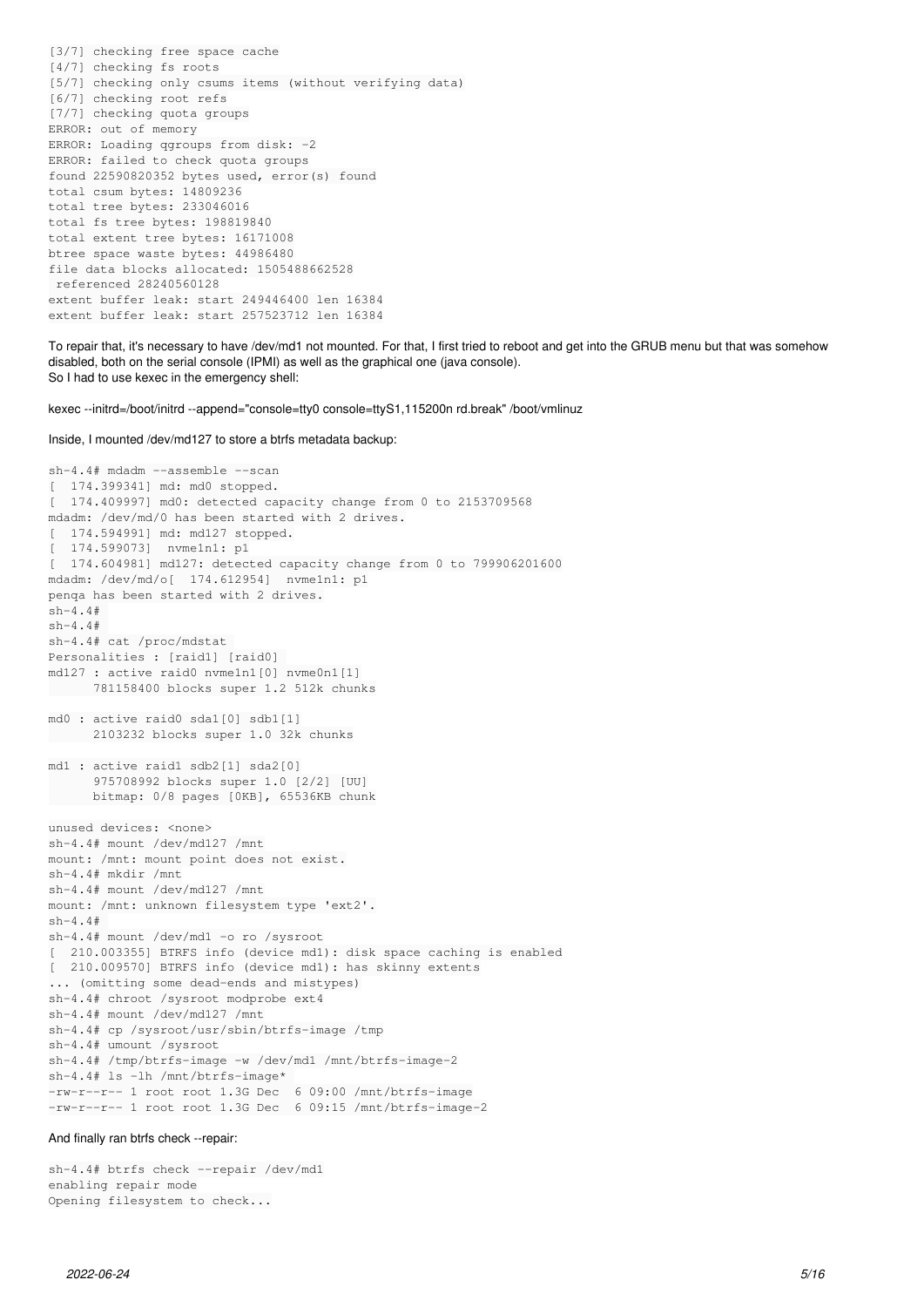Checking filesystem on /dev/md1 UUID: 9058d83e-9f1f-49be-a4c0-8f975248ad39 [1/7] checking root items Fixed 0 roots. [2/7] checking extents ref mismatch on [1054179328 16384] extent item 0, found 1 tree backref 1054179328 parent 15764 root 15764 not found in extent tree backpointer mismatch on [1054179328 16384] adding new tree backref on start 1054179328 len 16384 parent 0 root 15764 Repaired extent references for 1054179328 ref mismatch on [1078231040 16384] extent item 0, found 1 tree backref 1078231040 parent 15764 root 15764 not found in extent tree backpointer mismatch on [1078231040 16384] adding new tree backref on start 1078231040 len 16384 parent 0 root 15764 Repaired extent references for 1078231040 ref mismatch on [1090617344 16384] extent item 0, found 1 tree backref 1090617344 parent 15764 root 15764 not found in extent tree backpointer mismatch on [1090617344 16384] adding new tree backref on start 1090617344 len 16384 parent 0 root 15764 Repaired extent references for 1090617344 No device size related problem found [3/7] checking free space cache cache and super generation don't match, space cache will be invalidated [4/7] checking fs roots [5/7] checking only csums items (without verifying data) [6/7] checking root refs [7/7] checking quota groups ERROR: out of memory ERROR: Loading qgroups from disk: -2 ERROR: failed to check quota groups found 22590820352 bytes used, error(s) found total csum bytes: 14809236 total tree bytes: 233046016 total fs tree bytes: 198819840 total extent tree bytes: 16171008 btree space waste bytes: 44986480 file data blocks allocated: 1505488662528 referenced 28240560128 extent buffer leak: start 163807232 len 16384 extent buffer leak: start 257523712 len 16384

## After this, btrfs check was mostly happy:

sh-4.4# btrfs chec k/dev/md1 Opening filesystem to check... ERROR: mount check: cannot open k/dev/md1: No such file or directory ERROR: could not check mount status: No such file or directory sh-4.4# btrfs check /dev/md1 Opening filesystem to check... Checking filesystem on /dev/md1 UUID: 9058d83e-9f1f-49be-a4c0-8f975248ad39 [1/7] checking root items [2/7] checking extents [3/7] checking free space cache cache and super generation don't match, space cache will be invalidated [4/7] checking fs roots [5/7] checking only csums items (without verifying data) [6/7] checking root refs [7/7] checking quota groups ERROR: out of memory ERROR: Loading qgroups from disk: -2 ERROR: failed to check quota groups

Finally I did a qgroup rescan (mount /dev/md1 /sysroot; btrfs quota rescan -w /sysroot and rebooted. The system came up good.

I changed GRUB settings to the default, in the hope that this fixes the missing menu.

## **#3 - 2021-12-06 10:33 - favogt**

- *Status changed from New to In Progress*
- *Assignee set to favogt*
- *Priority changed from Normal to Urgent*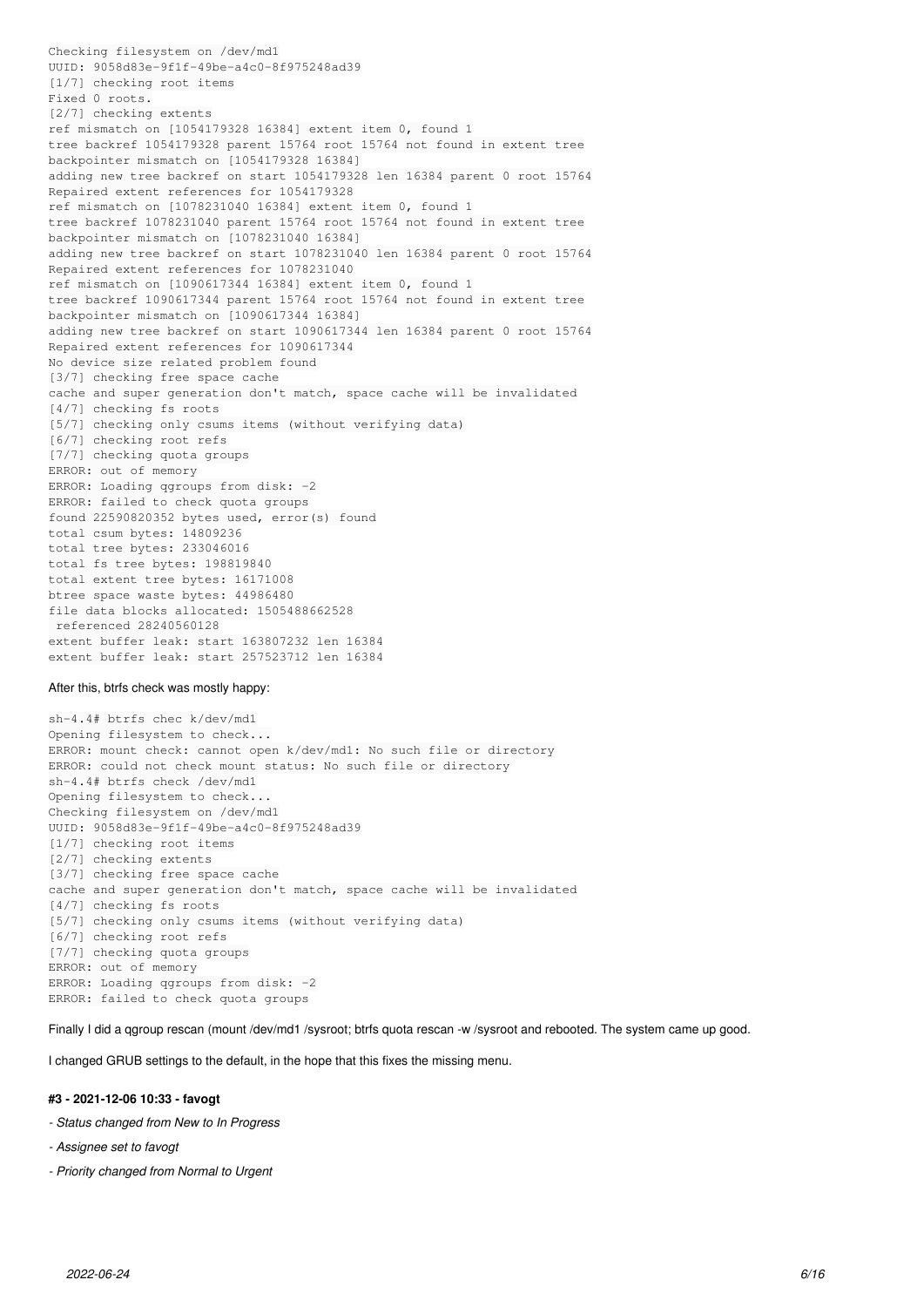#### Back to the original topic, openqaworker1.

The NVME health doesn't look good, so what might help is to do a "factory reset" on both, a full erase cycle. For that I entered a transactional-update shell to install nvme-cli and ran:

transactional update # mdadm --stop /dev/md127 mdadm: stopped /dev/md127 transactional update # nvme list Node SN Model Namespace Usage Format FW Rev ---------------- -------------------- ---------------------------------------- --------- --------------------- ----- ---------------- -------- /dev/nvme0n1 CVMD4352001W400FGN INTEL SSDPE2ME400G4 1 400.09 GB / 400.09 GB 4 KiB + 0 B 8DV10151 /dev/nvme1n1 BTNH022600SN1P0B INTEL SSDPEKNW010T8 1 1.02 TB / 1.02 TB 512 B + 0 B 002C transactional update # nvme id-ctrl -H /dev/nvme0 | grep Format [1:1] : 0x1 Format NVM Supported [0:0] : 0 Admin Vendor Specific Commands uses Vendor Specific Format [0:0] : 0x1 Format Applies to All Namespace(s) [0:0] : 0 NVM Vendor Specific Commands uses Vendor Specific Format transactional update # nvme id-ctrl -H /dev/nvme1 | grep Format [1:1] : 0x1 Format NVM Supported [0:0] : 0 Admin Vendor Specific Commands uses Vendor Specific Format [0:0] : 0 Format Applies to Single Namespace(s) [0:0] : 0 NVM Vendor Specific Commands uses Vendor Specific Format transactional update # nvme format -r --ses=1 /dev/nvme0 You are about to format nyme0, namespace 0xfffffffff(ALL namespaces). Controller nvme0 has child namespace(s):nvme0n1 WARNING: Format may irrevocably delete this device's data. You have 10 seconds to press Ctrl-C to cancel this operation. Use the force [--force|-f] option to suppress this warning. Sending format operation ... Success formatting namespace:ffffffff transactional update # nvme format -r --ses=1 /dev/nvme1 get-namespace-id: Inappropriate ioctl for device transactional update # nvme format -r --ses=1 -n 1 /dev/nvme1 You are about to format nvmel, namespace  $0x1$ . Controller nvme1 has child namespace(s):nvme1n1 WARNING: Format may irrevocably delete this device's data. You have 10 seconds to press Ctrl-C to cancel this operation. Use the force [--force|-f] option to suppress this warning. Sending format operation ... Success formatting namespace:1 Then I remade the RAID and FS on top: openqaworker1:~ # mdadm --create /dev/md/openqa --level=0 --raid-devices=2 --run /dev/nvme?n1 mdadm: Defaulting to version 1.2 metadata mdadm: array /dev/md/openqa started openqaworker1:~ # mkfs.ext4 /dev/md/openqa mke2fs 1.43.8 (1-Jan-2018) Geräteblöcke werden verworfen: erledigt Ein Dateisystem mit 347662848 (4k) Blöcken und 86917120 Inodes wird erzeugt. UUID des Dateisystems: 4dec5b35-616d-420e-93e4-87392ab5d940 Superblock-Sicherungskopien gespeichert in den Blöcken: 32768, 98304, 163840, 229376, 294912, 819200, 884736, 1605632, 2654208, 4096000, 7962624, 11239424, 20480000, 23887872, 71663616, 78675968, 102400000, 214990848 beim Anfordern von Speicher für die Gruppentabellen: erledigt Inode-Tabellen werden geschrieben: erledigt Das Journal (262144 Blöcke) wird angelegt: erledigt Die Superblöcke und die Informationen über die Dateisystemnutzung werden geschrieben: erledigt

(I had too many tabs open and almost ran that on ow4, whoops. Thankfully mdadm --create couldn't do anything because the devices were busy).

In the t-u shell I edited /etc/fstab to use ext4 for /dev/md/openqa instead of ext2, exited and finally rebooted. It's back up and seems fine so far, but needs to resync the deleted data again. Let's see.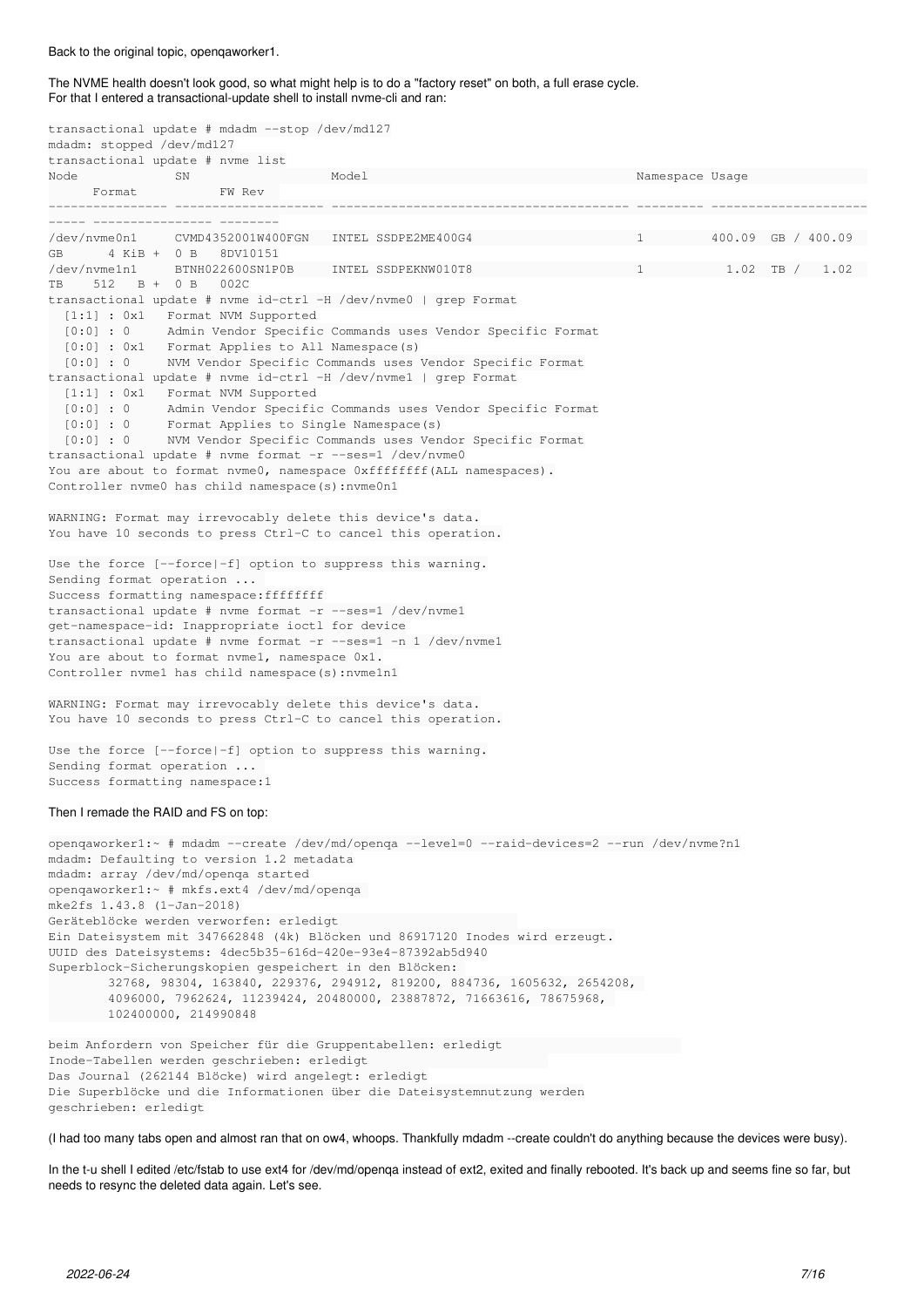## **#4 - 2021-12-06 10:44 - maritawerner**

*- Project changed from openQA Tests to openQA Infrastructure*

*- Category deleted (Infrastructure)*

## **#5 - 2021-12-06 12:02 - okurz**

*- Target version set to future*

Right now there is a single job running, all others are waiting for assets to download which is still going on.

#### **#6 - 2021-12-07 08:51 - favogt**

- *Status changed from In Progress to Resolved*
- *% Done changed from 0 to 100*

ow1 failed to come up because of [https://bugzilla.opensuse.org/show\\_bug.cgi?id=1183856](https://bugzilla.opensuse.org/show_bug.cgi?id=1183856) STILL not being fixed on 15.3. I had to make the btrfs snapshot read-write, edit /etc/fstab again, make it read-only and reboot. Should be fine now.

## **#7 - 2021-12-08 15:55 - dimstar**

*- Status changed from Resolved to Workable*

The worker mis-behaves again, Fabian investigated and it really does look like one of the nVME's needs to be replaced.

## **#8 - 2021-12-08 16:22 - okurz**

*- Target version changed from future to Ready*

As next steps I suggest to exclude the faulty NVMe from (INTEL SSDPEKNW010T8, Serial Number: BTNH022600SN1P0B) from the /var/lib/openqa partition and we run with remaining NVMe which should still be enough as temporary solution. Then we organize replacement, e.g. create EngInfra ticket, with an invoice forwarded to SUSE LSG QE (if it's not warranty as AFAIR the second NVMe isn't too old).

[favogt](progress.opensuse.org/users/20030) feel free to do that or assign to someone from SUSE QE Tools to follow up, e.g. nsinger or me

#### **#9 - 2021-12-08 16:30 - favogt**

*- Status changed from Workable to Resolved*

hdparm -tT /dev/md1 never returned, so the IO issues were back. With dd if=/dev/nvmeXn1 of=/dev/null bs=10M count=10000 I was able to get some performance estimates though: ~1.7GiB/s for nvme0n1, 12-42MiB/s for nvme1n1.

Unfortunately it was bad enough that sync never returned, so a clean shutdown was impossible. In fact, not even reboot -f did anything, the system continued running... I had to force a reset through the BMC (after running sync -f /).

okurz wrote:

As next steps I suggest to exclude the faulty NVMe from (INTEL SSDPEKNW010T8, Serial Number: BTNH022600SN1P0B) from the /var/lib/openqa partition and we run with remaining NVMe which should still be enough as temporary solution. Then we organize replacement, e.g. create EngInfra ticket, with an invoice forwarded to SUSE LSG QE (if it's not warranty as AFAIR the second NVMe isn't too old).

[favogt](progress.opensuse.org/users/20030) feel free to do that or assign to someone from SUSE QE Tools to follow up, e.g. nsinger or me

Yep, already did that, mdadm complains when trying to set up a RAID (0 or 1) with just a single disk, so now it's just using /dev/nyme0n1 as ext4 directly.

I had to edit the /etc/fstab of the snapshot itself again for that, meh. It's up and running again, let's see.

## **#10 - 2021-12-09 08:07 - okurz**

*- Status changed from Resolved to Feedback*

#### … okurz wrote:

As next steps I suggest to exclude the faulty NVMe from (INTEL SSDPEKNW010T8, Serial Number: BTNH022600SN1P0B) from the /var/lib/openqa partition and we run with remaining NVMe which should still be enough as temporary solution. Then we organize replacement, e.g. create EngInfra ticket, with an invoice forwarded to SUSE LSG QE (if it's not warranty as AFAIR the second NVMe isn't too old).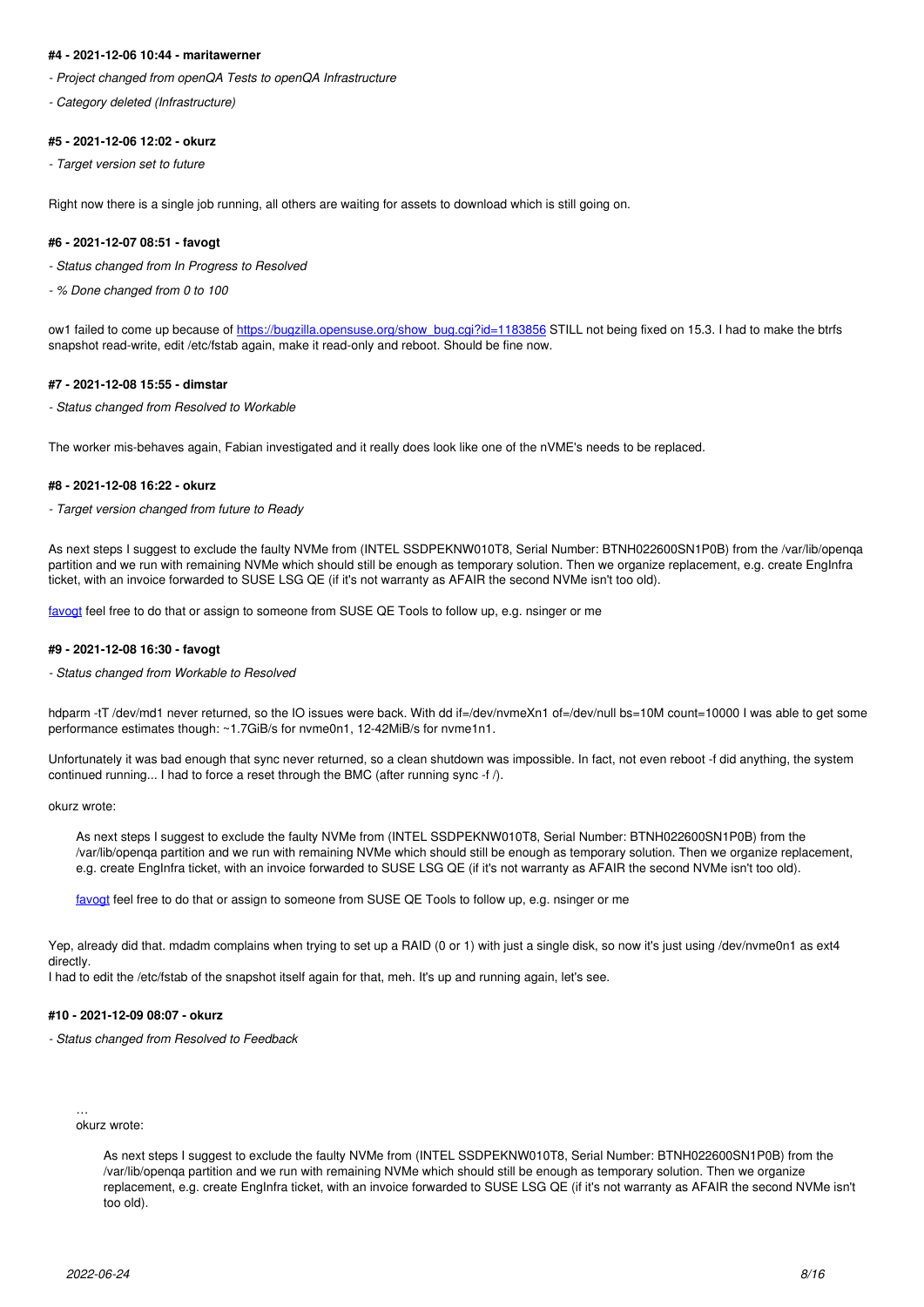Yep, already did that. mdadm complains when trying to set up a RAID (0 or 1) with just a single disk, so now it's just using /dev/nvme0n1 as ext4 directly.

I had to edit the /etc/fstab of the snapshot itself again for that, meh. It's up and running again, let's see.

## We commonly create a RAID0 with a single device anyway, see

[https://github.com/os-autoinst/salt-states-openqa/blob/master/openqa/nvme\\_store/openqa-establish-nvme-setup.sh#L33](https://github.com/os-autoinst/salt-states-openqa/blob/master/openqa/nvme_store/openqa-establish-nvme-setup.sh#L33)

You set the ticket to "Resolved". I assume that was by mistake because if we have one broken device as long as it's there it's not really fixed, right? So setting to "Feedback" instead for now.

#### **#11 - 2021-12-09 09:19 - maritawerner**

[okurz](progress.opensuse.org/users/17668) to my knowledge QE LSG has bought most of the openSUSE HW, so I think that the QE Tools team should have a look into that. Or do I miss something here? Check warranty and so on. [mgriessmeier](progress.opensuse.org/users/15418), is that HW that we bought?

#### **#12 - 2021-12-10 10:18 - cdywan**

- *Assignee changed from favogt to nicksinger*
- *Priority changed from Urgent to High*

Assigning to Nick, to order the new NVME drive after discussing it briefly in the weekly

#### **#13 - 2021-12-10 10:21 - okurz**

*- Status changed from Feedback to In Progress*

maritawerner wrote:

[okurz](progress.opensuse.org/users/17668) to my knowledge QE LSG has bought most of the openSUSE HW, so I think that the QE Tools team should have a look into that. Or do I miss something here? Check warranty and so on.

Yes, that is correct. The ticket is already on our backlog (Target version "Ready"), favogt did the initial measurements and workarounds to run of one NVMe and we tracked that. With that workaround in place now nicksinger takes over to order replacement and then delegate to EngInfra to have that replaced within the machine.

## **#14 - 2021-12-10 10:23 - cdywan**

*- Related to action #103581: Many jobs on openqa.opensuse.org incomplete in ' timeout: setup exceeded MAX\_SETUP\_TIME' added*

#### **#15 - 2021-12-11 04:10 - openqa\_review**

*- Due date set to 2021-12-25*

Setting due date based on mean cycle time of SUSE QE Tools

#### **#16 - 2021-12-17 11:21 - mgriessmeier**

maritawerner wrote:

[okurz](progress.opensuse.org/users/17668) to my knowledge QE LSG has bought most of the openSUSE HW, so I think that the QE Tools team should have a look into that. Or do I miss something here? Check warranty and so on. [mgriessmeier,](progress.opensuse.org/users/15418) is that HW that we bought?

not 100% sure, but I assume yes. Nick is creating the jira-sd ticket right now and I will initiate the ordering.

#### **#17 - 2021-12-17 11:24 - nicksinger**

*- Status changed from In Progress to Feedback*

Requested replacement ordering in<https://sd.suse.com/servicedesk/customer/portal/1/SD-70873>

#### **#18 - 2021-12-22 09:14 - okurz**

*- Due date changed from 2021-12-25 to 2022-01-28*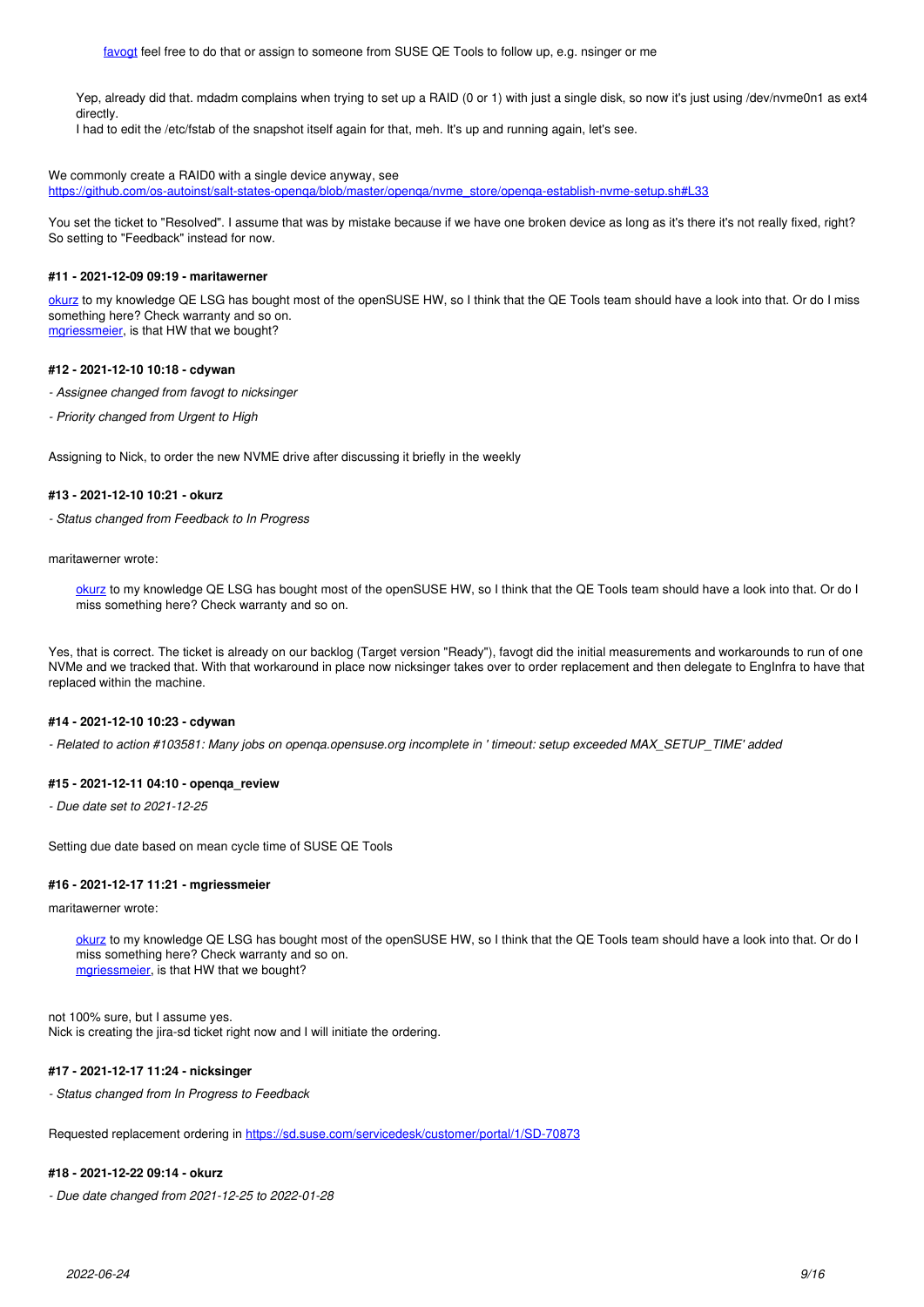Was the order actually followed up? Because<https://sd.suse.com/servicedesk/customer/portal/1/SD-70873> looks like Jana Fiserova only closed the ticket after "guidance was provided"

## **#19 - 2021-12-23 09:33 - nicksinger**

I will remind Matthias once again to order the drive

#### **#20 - 2021-12-26 13:24 - okurz**

*- Description updated*

After problems reported by dimstar in<https://suse.slack.com/archives/C02CANHLANP/p1640344725011900> I decreased the worker cache size on openqaworker1 to 100GB and disabled openQA worker instances 16..20. Please follow the "rollback actions" defined in the ticket description after the hardware replacement.

## **#21 - 2022-01-19 11:08 - okurz**

nicksinger informed us from private conversation that we have replacement at the post office in NBG and mgriessmeier needs to pick it up and hand it to SUSE-IT (duh) and then they can continue.

## **#22 - 2022-01-27 09:01 - mgriessmeier**

okurz wrote:

nicksinger informed us from private conversation that we have replacement at the post office in NBG and mgriessmeier needs to pick it up and hand it to SUSE-IT (duh) and then they can continue.

#### Hi,

sorry the whole delivery mess was my fault - as I was not able to pick it up in time. Meanwhile it was sent back to the vendor and I re-issued delivery to my home address - it is expected to be delivered today.

On monday I will be in the office and hand it over to engInfra. Sorry again for delay!

cheers, **Matthias** 

## **#23 - 2022-01-31 09:21 - apappas**

I am not aware of the current status of the machine and the new SSD so sorry if I am complaining both too late and prematurely but I was asked to do so.

As part of the statistical investigation [requested](https://github.com/os-autoinst/os-autoinst-distri-opensuse/pull/13808#issuecomment-1005855054) for a VR, I could force the openqaworker1 too fail or incomplete jobs very consistently.

#### Here are the results of my VR

https://openqa.opensuse.org/tests/overview?result=failed&result=incomplete&arch=&flavor=&machine=&test=&modules=&module re=&distri=opensu [se&version=15.3&build=vr\\_13808#](https://openqa.opensuse.org/tests/overview?result=failed&result=incomplete&arch=&flavor=&machine=&test=&modules=&module_re=&distri=opensuse&version=15.3&build=vr_13808#)

As you can see openqaworker1 takes more than 3 hours to bring a Leap 15.3 system from GM to latest and sometimes just crashes. This does not happen with the other workers.

This has been happening **before Christmas** and has been blocking my PR.

#### **#24 - 2022-01-31 10:43 - okurz**

*- Description updated*

Thanks for your update. mkittler has stopped and disabled all workers but 1 to 6 and the containerized s390x workers to reduce the load.

#### **#25 - 2022-01-31 16:16 - nicksinger**

*- Status changed from Feedback to Blocked*

We've placed the new disk for infra and I created<https://sd.suse.com/servicedesk/customer/portal/1/SD-75112>to ask for help building it in.

## **#26 - 2022-01-31 16:20 - nicksinger**

*- Due date changed from 2022-01-28 to 2022-02-04*

## **#27 - 2022-02-04 10:43 - cdywan**

*- Due date changed from 2022-02-04 to 2022-02-11*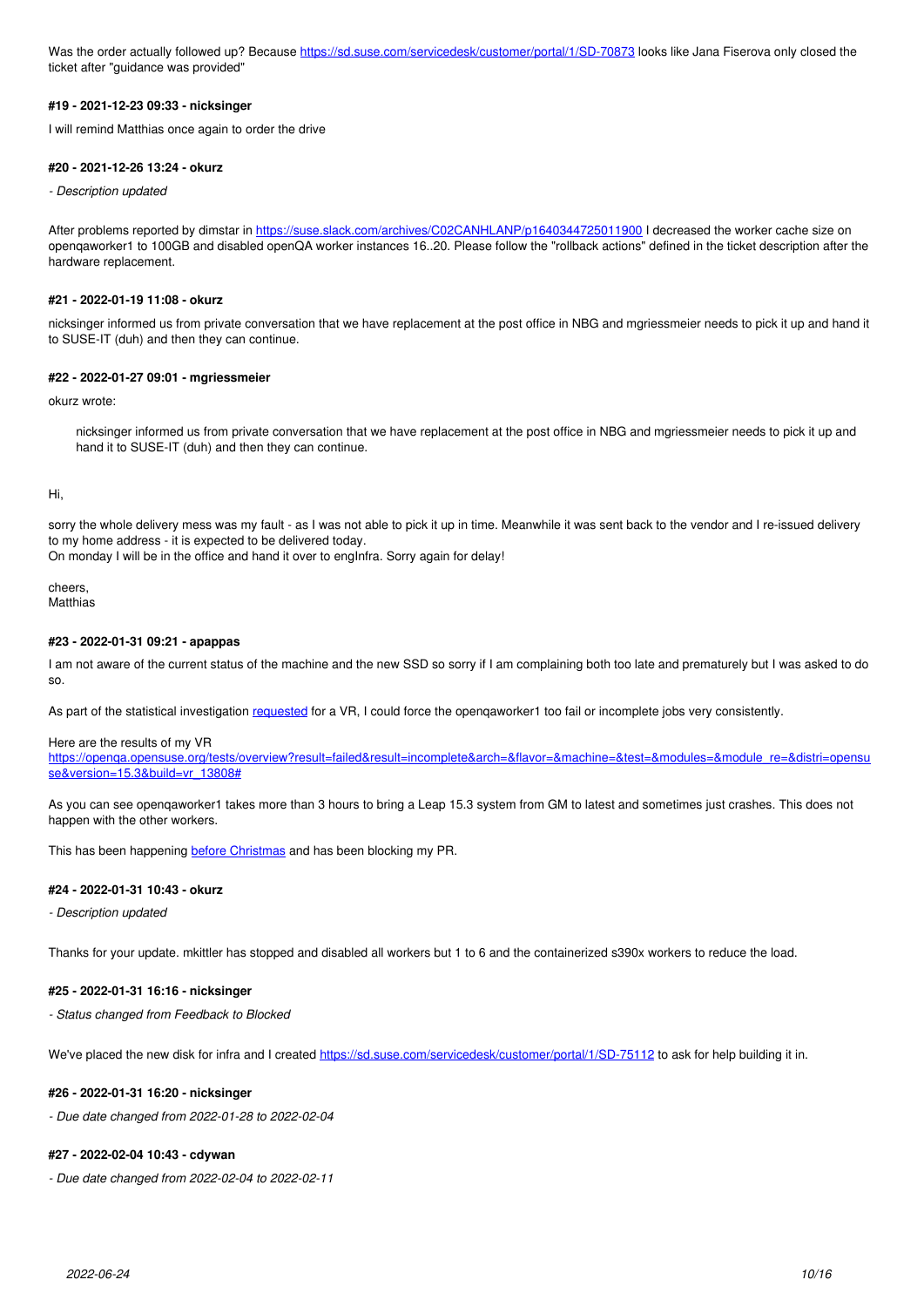Bumping the due date due to Will be done on next office day on<https://sd.suse.com/servicedesk/customer/portal/1/SD-75112>

#### **#28 - 2022-02-09 11:20 - favogt**

- *Status changed from Blocked to Workable*
- *Assignee changed from nicksinger to favogt*
- *% Done changed from 100 to 70*

#### Looks like the NVMe got installed \o/

```
openqaworker1:~ # smartctl -a /dev/nvme1n1 
smartctl 7.0 2019-05-21 r4917 [x86_64-linux-5.3.18-150300.59.46-default] (SUSE RPM)
Copyright (C) 2002-18, Bruce Allen, Christian Franke, www.smartmontools.org
=== START OF INFORMATION SECTION ===
Model Number:                       INTEL SSDPEKNW010T8
Serial Number: BTNH117605HA1P0B
Firmware Version: 004C<br>
PCI Vendor/Subsystem ID: 0x8086
PCI Vendor/Subsystem ID: 0x8086<br>IEEE OUI Identifier: 0x5cd2e4
IEEE OUI Identifier:
Controller ID: 1
Number of Namespaces: 1Namespace 1 Size/Capacity:          1.024.209.543.168 [1,02 TB]
Namespace 1 Formatted LBA Size: 512
Local Time is:                      Wed Feb  9 12:18:42 2022 CET
Firmware Updates (0x14):            2 Slots, no Reset required
Optional Admin Commands (0x0017):   Security Format Frmw_DL Self_Test
Optional NVM Commands (0x005f):     Comp Wr_Unc DS_Mngmt Wr_Zero Sav/Sel_Feat Timestmp
Maximum Data Transfer Size: 32 Pages
Warning Comp. Temp. Threshold: 77 Celsius
Critical Comp. Temp. Threshold:     80 Celsius
Supported Power States
St Op     Max   Active     Idle   RL RT WL WT  Ent_Lat  Ex_Lat
0 + 4.00W - - - 0 0 0 0 0 0 0 01 + 3.00W - - 1 1 1 1 0 0
2 + 2.20W - -222220 3 -   0.0300W       -        -    3  3  3  3     5000    5000
 4 -   0.0040W       -        -    4  4  4  4     5000    9000
Supported LBA Sizes (NSID 0x1)
Id Fmt  Data  Metadt  Rel_Perf
0 + 512 0 0
=== START OF SMART DATA SECTION ===
SMART overall-health self-assessment test result: PASSED
SMART/Health Information (NVMe Log 0x02)
Critical Warning: 0x00
Temperature:                        33 Celsius
Available Spare: 100\%<br>Available Spare Threshold: 10\%Available Spare Threshold:
Percentage Used: 0%
Data Units Read: 9 [4,60 MB]
Data Units Written: 0<br>Host Read Commands: 216
Host Read Commands: 21<br>
Host Write Commands: 0
Host Write Commands:                0
Controller Busy Time: 0
Power Cycles: 1
Power On Hours: 28
Unsafe Shutdowns: 0
Media and Data Integrity Errors: 0
Error Information Log Entries:      0
Warning  Comp. Temperature Time:    0
Critical Comp. Temperature Time: 0
Error Information (NVMe Log 0x01, max 256 entries)
No Errors Logged
```
The system is currently idle, so I stopped the workers on it and will recreate the RAID after lunch and increase the worker count afterwards again.

## **#29 - 2022-02-09 15:43 - favogt**

*- Status changed from Workable to Resolved*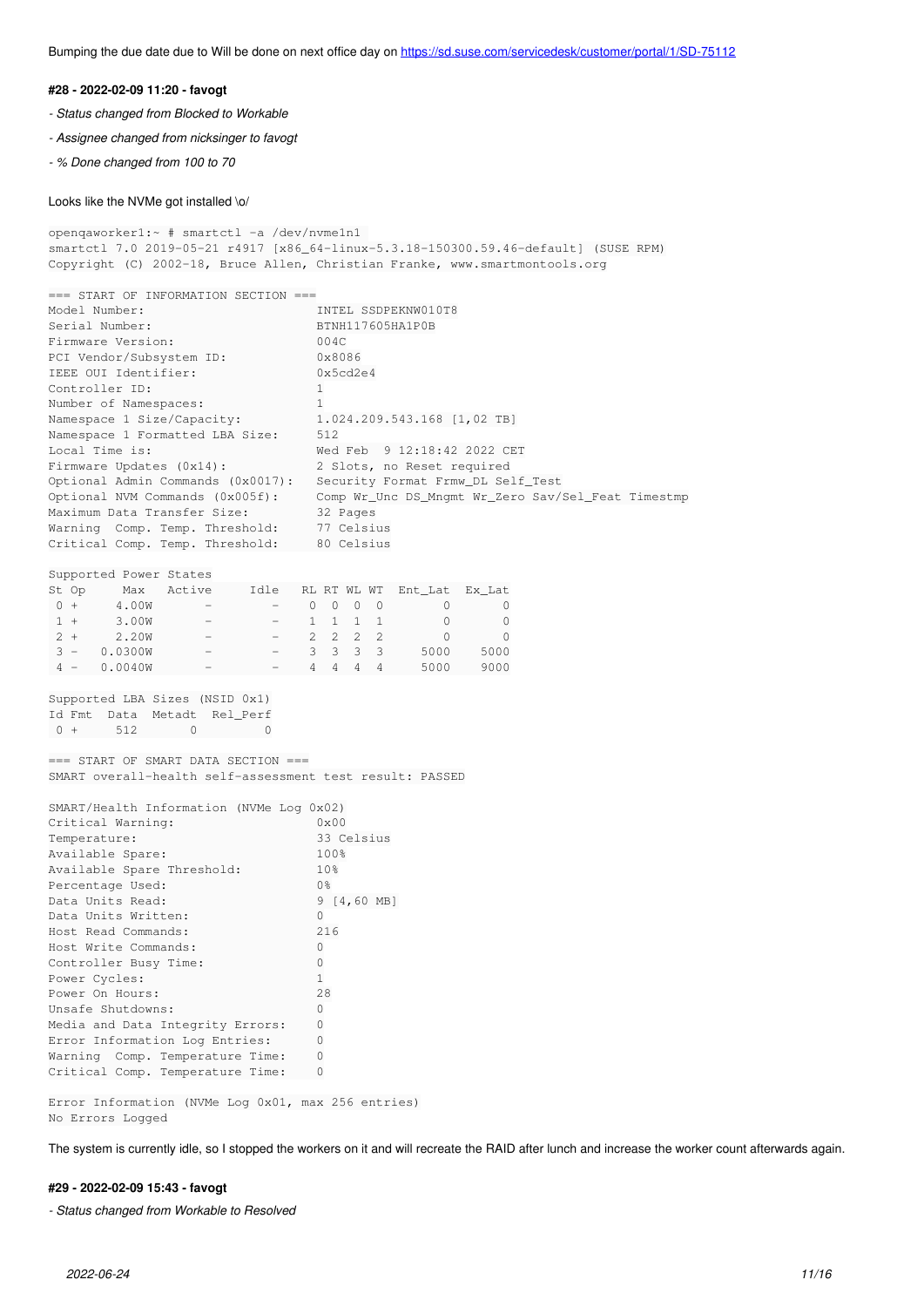#### *- % Done changed from 70 to 100*

openqaworker1:~ # mdadm --create /dev/md/openqa --level=0 --raid-devices=2 --run /dev/nvme?n1 mdadm: /dev/nvme0n1 appears to contain an ext2fs file system size=390711384K mtime=Wed Feb 9 03:33:46 2022 mdadm: Defaulting to version 1.2 metadata mdadm: array /dev/md/openqa started. openqaworker1:~ # mdadm --stop /dev/md/openqa mdadm: stopped /dev/md/openqa openqaworker1:~ # wipefs -a /dev/nvme0n1 /dev/nvme0n1: 4 Bytes wurden an Position 0x00001000 gelöscht (linux\_raid\_member): fc 4e 2b a9 /dev/nvme0n1: 2 Bytes wurden an Position 0x00000438 gelöscht (ext4): 53 ef openqaworker1:~ # mdadm --create /dev/md/openqa --level=0 --raid-devices=2 --run /dev/nvme?n1 mdadm: /dev/nvme1n1 appears to be part of a raid array: level=raid0 devices=2 ctime=Wed Feb 9 16:21:24 2022 mdadm: Defaulting to version 1.2 metadata mdadm: array /dev/md/openqa started.

#### Then I set up the mount in a transactional-update shell:

openqaworker1:~ # transactional-update shell Checking for newer version. transactional-update 3.2.2 started Options: shell Separate /var detected. 2022-02-09 16:23:08 tukit 3.2.2 started 2022-02-09 16:23:08 Options: -c1221 open 2022-02-09 16:23:09 Using snapshot 1221 as base for new snapshot 1222. 2022-02-09 16:23:09 Syncing /etc of previous snapshot 1220 as base into new snapshot /.snapshots/1222/snapshot ID: 1222 2022-02-09 16:23:12 Transaction completed. Opening chroot in snapshot 1222, continue with 'exit' 2022-02-09 16:23:12 tukit 3.2.2 started 2022-02-09 16:23:12 Options: call 1222 bash 2022-02-09 16:23:12 Executing `bash`: transactional update # mkfs.ext4 /dev/md/openqa mke2fs 1.43.8 (1-Jan-2018) Discarding device blocks: done Creating filesystem with 347662848 4k blocks and 86917120 inodes Filesystem UUID: f8df103a-c2da-4f5e-b1aa-2e9064bcbe6a Superblock backups stored on blocks: 32768, 98304, 163840, 229376, 294912, 819200, 884736, 1605632, 2654208, 4096000, 7962624, 11239424, 20480000, 23887872, 71663616, 78675968, 102400000, 214990848 Allocating group tables: done

Writing inode tables: done Creating journal (262144 blocks): done Writing superblocks and filesystem accounting information: done

transactional update # nano /etc/fstab transactional update # mount /var/lib/openqa transactional update # umount /var/lib/openqa transactional update # exit 2022-02-09 16:26:03 Application returned with exit status 0.

To work around the /etc/fstab handling bug in transactional-update, I copied the fstab from the resulting snapshot overlay into the snapshot itself:

```
openqaworker1:~ # btrfs prop set /.snapshots/1222/snapshot ro false
openqaworker1:~ # diff -u /var/lib/overlay/1222/etc/fstab /.snapshots/1222/snapshot/etc/fstab
--- /var/lib/overlay/1222/etc/fstab     2022-02-09 16:24:39.869538443 +0100
+++ /.snapshots/1222/snapshot/etc/fstab 2022-02-09 16:23:10.448519218 +0100
@@ -1, 6 +1, 6 @@ UUID=ff1922d2-d2e4-4860-9634-acac681dd0f9 / btrfs ro 0 0
 UUID=ff1922d2-d2e4-4860-9634-acac681dd0f9 /var btrfs subvol=/@/var,x-initrd.mount 0 0
-/dev/md/openqa /var/lib/openqa ext4 defaults 0 0
+/dev/nvme0n1 /var/lib/openqa ext4 defaults 0 0
 UUID=ff1922d2-d2e4-4860-9634-acac681dd0f9 /usr/local btrfs subvol=/@/usr/local 0 0
 UUID=ff1922d2-d2e4-4860-9634-acac681dd0f9 /tmp btrfs subvol=/@/tmp 0 0
 UUID=ff1922d2-d2e4-4860-9634-acac681dd0f9 /srv btrfs subvol=/@/srv 0 0
openqaworker1:~ # cp /var/lib/overlay/1222/etc/fstab /.snapshots/1222/snapshot/etc/fstab
openqaworker1:~ # btrfs prop set /.snapshots/1222/snapshot ro true
```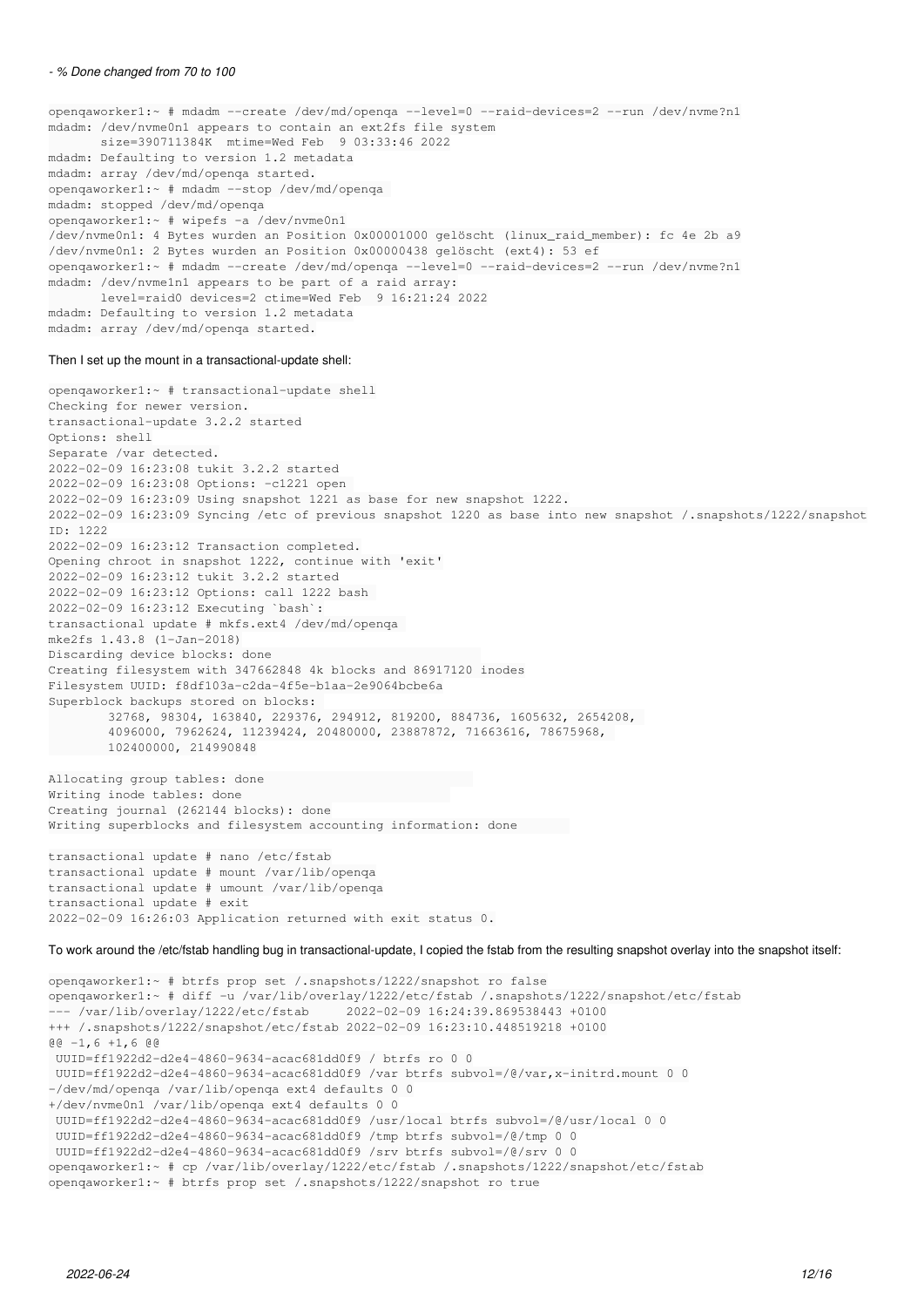After a reboot it came up properly, and I unmasked all openqa-worker-auto-restart@ services and enabled workers 1-12 again.

Let's see how it goes!

#### **#30 - 2022-02-09 16:24 - okurz**

Thank you. I double checked and all looks good from my side as well.

## **#31 - 2022-02-10 10:58 - favogt**

How many and which workers did ow1 have configured originally? IIRC it went up to 20, but there might've been a gap. 1-12 are configured to not have qemu\_i586,vagrant currently.

## **#32 - 2022-02-10 21:37 - okurz**

favogt wrote:

How many and which workers did ow1 have configured originally? IIRC it went up to 20, but there might've been a gap. 1-12 are configured to not have qemu\_i586,vagrant currently.

As the description says before this ticket we had 16 instances.

## **#33 - 2022-02-14 13:03 - favogt**

okurz wrote:

favogt wrote:

How many and which workers did ow1 have configured originally? IIRC it went up to 20, but there might've been a gap. 1-12 are configured to not have qemu\_i586,vagrant currently.

As the description says

Indeed, totally missed that...

before this ticket we had 16 instances.

Actually, it mentions [7..16] as well as {16..20}. I enabled 1-20 now, let's see. Will be a good test for the new NVMe at least!

## **#34 - 2022-02-17 14:01 - favogt**

*- Copied to action #107017: Random asset download (cache service) failures on openqaworker1 added*

## **#35 - 2022-02-18 10:20 - favogt**

*- Has duplicate action #107017: Random asset download (cache service) failures on openqaworker1 added*

#### **#36 - 2022-02-18 10:26 - favogt**

As suggested by bmwiedemann, I ran fstrim -v /var/lib/openqa to discard all unused blocks. This took a while but brought (read!) performance back again.

I changed fstrim.timer to run daily by adding /etc/systemd/system/fstrim.timer.d/daily.conf:

```
[Unit]
Description=Discard unused blocks once a day
```
[Timer] OnCalendar=daily

Currently the system is running 20 jobs and both hdparm and dd report acceptable speed:

```
openqaworker1:~ # ps -ef | grep qemu | wc -l
21
openqaworker1:~ # hdparm  --direct -t -T /dev/md127
```

```
/dev/md127:
```

```
 Timing O_DIRECT cached reads:   1484 MB in  2.00 seconds = 741.80 MB/sec
 Timing O_DIRECT disk reads: 6608 MB in  3.00 seconds = 2202.56 MB/sec
openqaworker1:~ # dd if=/dev/nvme1n1 bs=1M count=1000 status=progress iflag=direct of=/dev/null
1000+0 Datensätze ein
```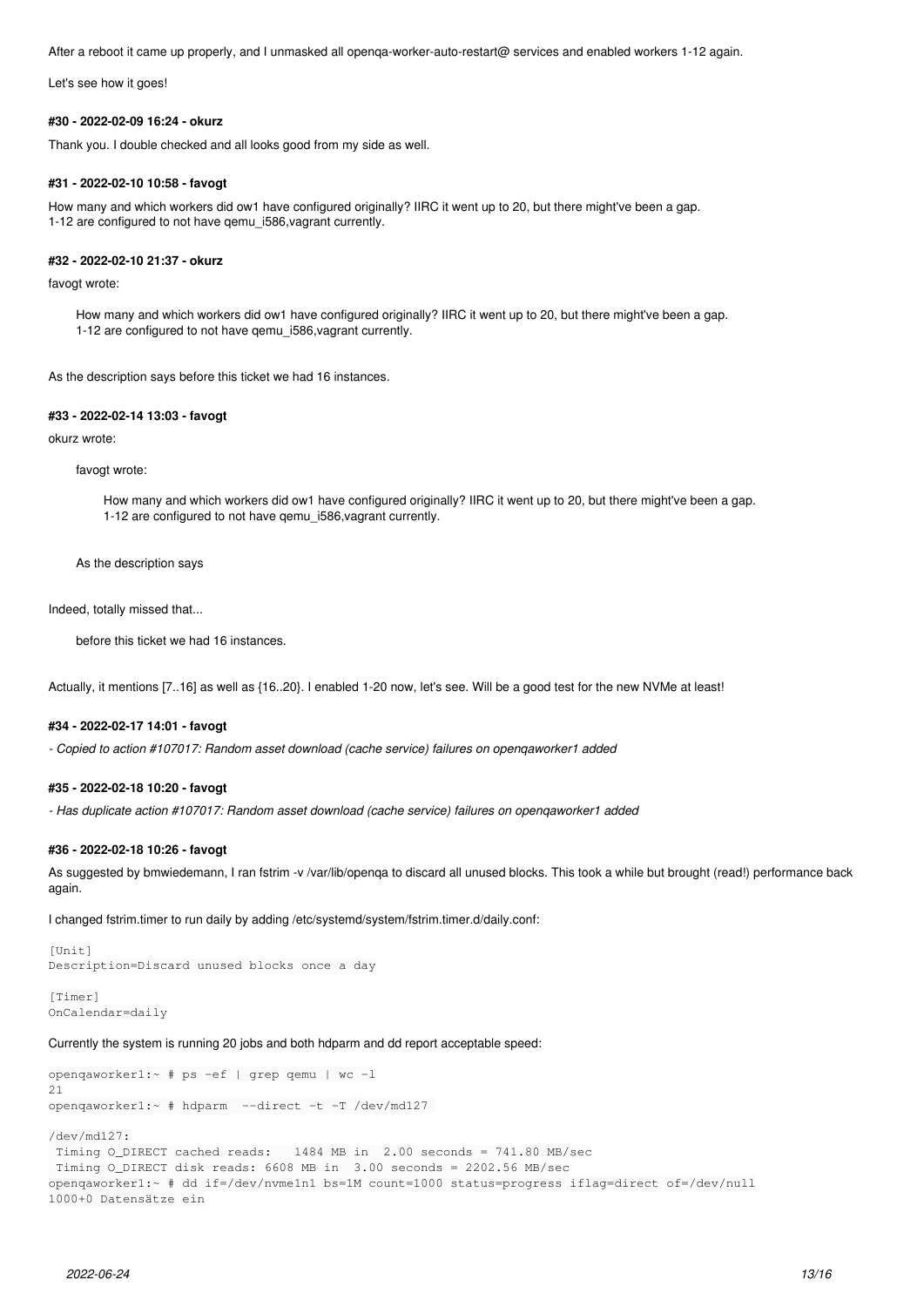1000+0 Datensätze aus 1048576000 Bytes (1,0 GB, 1000 MiB) kopiert, 0,763541 s, 1,4 GB/s openqaworker1:~ # dd if=/dev/nvme0n1 bs=1M count=1000 status=progress iflag=direct of=/dev/null 1000+0 Datensätze ein 1000+0 Datensätze aus 1048576000 Bytes (1,0 GB, 1000 MiB) kopiert, 0,702554 s, 1,5 GB/s

#### **#37 - 2022-02-18 10:28 - kraih**

*- Status changed from Resolved to New*

This issue is not resolved, as [#107017](https://progress.opensuse.org/issues/107017) has shown.

## **#38 - 2022-02-18 10:32 - kraih**

*- Priority changed from High to Urgent*

#### **#39 - 2022-02-18 10:39 - favogt**

kraih wrote:

This issue is not resolved, as  $\#107017$  $\#107017$  has shown.

After running fstrim it's currently "resolved again". Did an error appear after the current boot?

## **#40 - 2022-02-21 08:26 - okurz**

*- Due date changed from 2022-02-11 to 2022-02-24*

The performance looks ok

```
# hdparm  --direct -t -T /dev/md127
```

```
/dev/md127:
 Timing O_DIRECT cached reads:   1560 MB in  2.00 seconds = 779.75 MB/sec
 Timing O_DIRECT disk reads: 4470 MB in  3.04 seconds = 1469.18 MB/sec
```
No related errors in dmesg. 20 jobs running. However I think 20 worker instances is too much. For example there are incompletes like <https://openqa.opensuse.org/tests/2200039> with "cache failure: Cache service queue already full (5)" which likely mean that we can't run that many right now unless we also tweak parameters about the worker cache.

## **#41 - 2022-02-21 10:11 - kraih**

okurz wrote:

#### The performance looks ok

```
# hdparm  --direct -t -T /dev/md127
/dev/md127:
Timing O_DIRECT cached reads: 1560 MB in 2.00 seconds = 779.75 MB/sec
 Timing O_DIRECT disk reads: 4470 MB in  3.04 seconds = 1469.18 MB/sec
```
Actually, the machine might be in trouble again. Running hdparm --direct -t -T /dev/md127 hangs now.

## **#42 - 2022-02-21 10:15 - favogt**

kraih wrote:

okurz wrote:

The performance looks ok

```
# hdparm  --direct -t -T /dev/md127
/dev/md127:
 Timing O_DIRECT cached reads:   1560 MB in  2.00 seconds = 779.75 MB/sec
 Timing O_DIRECT disk reads: 4470 MB in  3.04 seconds = 1469.18 MB/sec
```
Actually, the machine might be in trouble again. Running hdparm --direct -t -T /dev/md127 hangs now.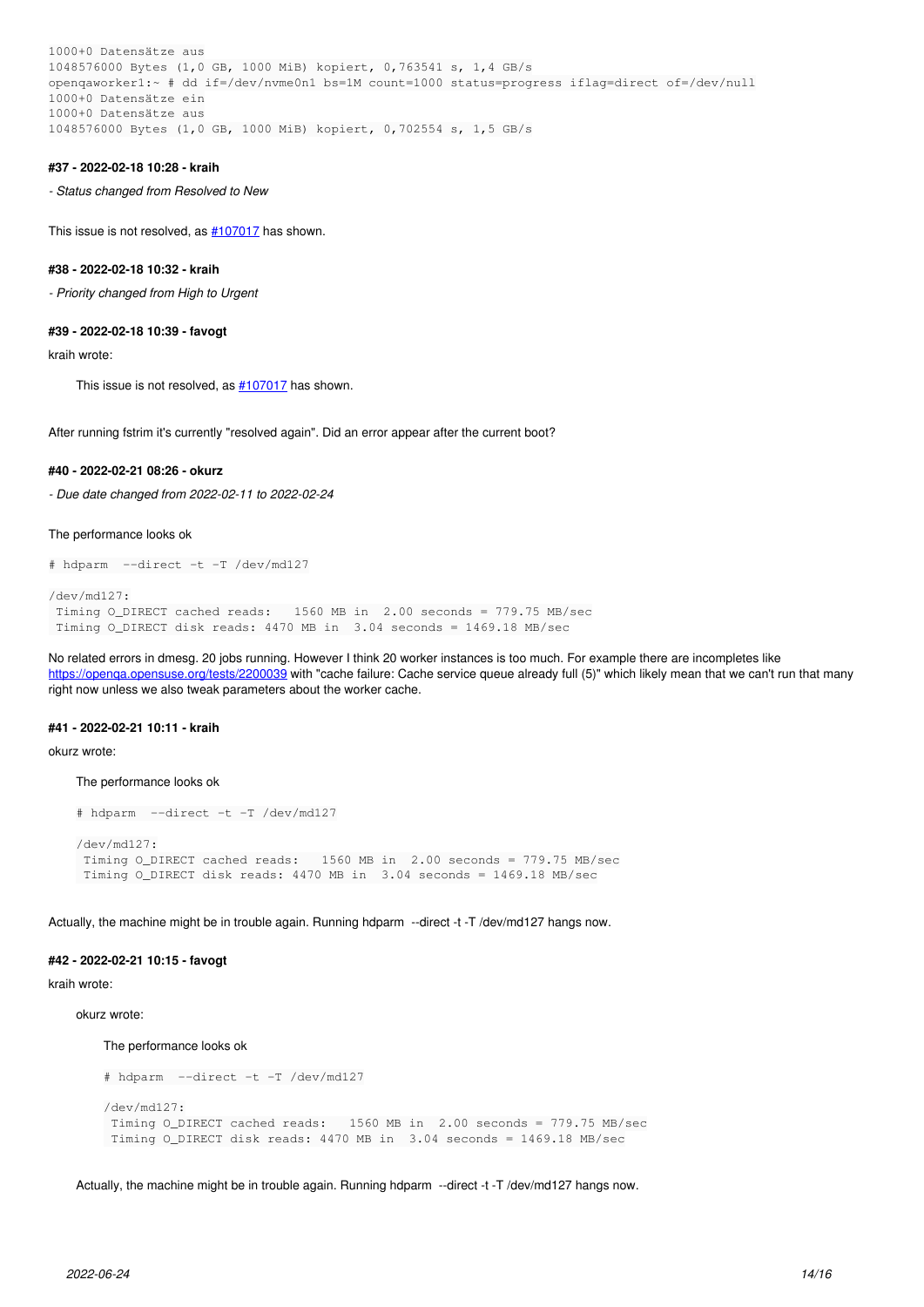Yup, dd is also slow again. fstrim ran 10h ago, which should be recent enough, though it's theoretically possible that it's been written full during that time period already. If another fstrim helps, the discard FS option is probably worth a try.

## **#43 - 2022-02-21 10:16 - okurz**

- *Subject changed from OW1: performance loss to OW1: performance loss size:M*
- *Description updated*
- *Status changed from New to Workable*

## **#44 - 2022-02-22 10:05 - mkittler**

@fvogt says after another fstrim the performance looks still ok and he added the discard FS option

## **#45 - 2022-02-24 13:03 - mkittler**

*- Status changed from Workable to Feedback*

So, are we good with that measures in place?

#### **#46 - 2022-02-25 11:09 - favogt**

Performance is still looking ok, but there's some random corruption in some downloaded assets, causing e.g. downloaded HDDs to fail booting or upgrading: [https://openqa.opensuse.org/tests/2209518#step/upgrade\\_select/4](https://openqa.opensuse.org/tests/2209518#step/upgrade_select/4)

#### **#47 - 2022-03-04 10:32 - okurz**

*- Due date deleted (2022-02-24)*

*- Target version changed from Ready to future*

It looks serious enough so we would like us to handle this seriously.

[favogt](progress.opensuse.org/users/20030) I will leave this to you decide if there are further actions needed. I am excluding the ticket from our backlog and remove the due date because we will only react on this on your request. If you can provide a good proof that the hardware is at fault we can order replacement (again).

#### **#48 - 2022-03-04 10:42 - favogt**

*- Assignee deleted (favogt)*

Except for the occasional bad download every few days, the system appears to work fine to me.

I don't know what it's caused by and I'm not sure what the best way to find out is.

## **#49 - 2022-03-09 09:07 - okurz**

- *Status changed from Feedback to Workable*
- *Priority changed from Urgent to High*
- *Target version changed from future to Ready*

so back to the team for checking again

#### **#50 - 2022-03-09 10:44 - cdywan**

We do have two NVME devices, and we should experiment here, such as by trying out the new NVME and collecting figures from before and after (avoid looking at too old jobs)

### **#51 - 2022-03-11 11:13 - okurz**

I suggest to use <https://progress.opensuse.org/projects/openqatests/wiki/Wiki#Statistical-investigation>, run some tests without changes, then change a parameter and test again

## **#52 - 2022-03-24 15:40 - mkittler**

Unlike AC1 might let one assume, ow1 is still used in production. In fact, it seems to be the worker processing the most jobs.

It doesn't look like its failure/incomplete rate is significantly worse compared to the other workers:

openqa=> with finished as (select result, t\_finished, host from jobs left join workers on jobs.assigned\_worker \_id = workers.id where result != 'none') select host, round(count(\*) filter (where result='failed' or result='